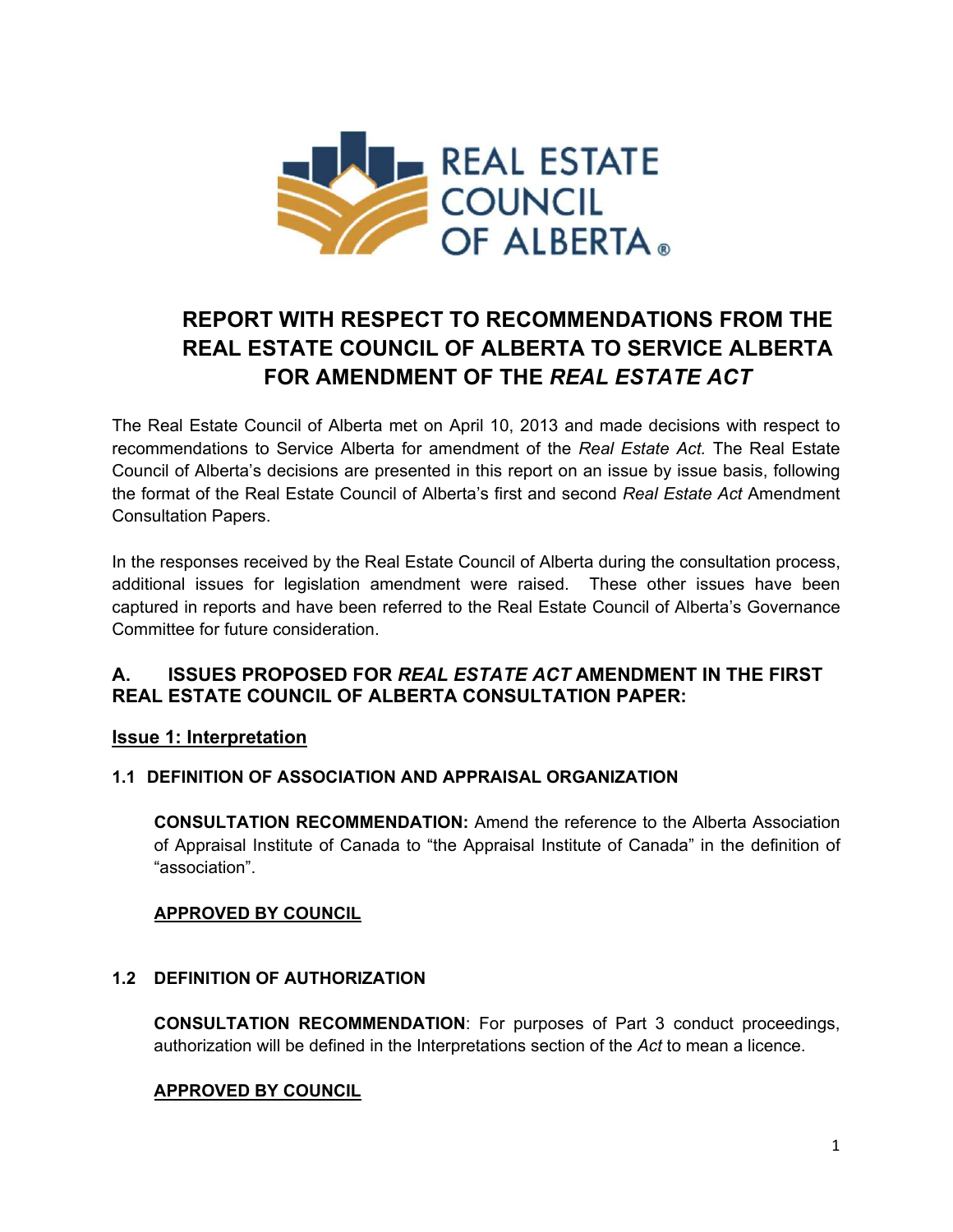## **1.3 DEFINITION OF OFFICIAL**

**CONSULTATION RECOMMENDATION**: Official is proposed to mean an individual who plays a role in management or establishes policies for the organization and includes but is not limited to directors, chief executive officers and chief financial officers.

#### **APPROVED BY COUNCIL**

#### **1.4 REGULATION OF PORTABLE DWELLINGS**

**CONSULTATION RECOMMENDATION:** Because it is unnecessary and causes confusion, the definition of portable dwelling will be removed but the regulation of real estate, including portable dwellings affixed to land, would continue.

#### **APPROVED BY COUNCIL**

#### **Issue 2: Application of the** *Real Estate Act*

## **2.1 BANKS, TREASURY BRANCHES, CREDIT UNIONS, LOAN CORPORATIONS, TRUST CORPORATIONS OR INSURANCE CORPORATIONS**

**CONSULTATION RECOMMENDATION:** The *Real Estate Act* should apply to banks, treasury branches, credit unions, loan corporations, trust corporations or insurance companies when they are dealing in mortgages from other financial institutions.

#### **APPROVED BY COUNCIL**

## **2.2 AGENTS OF BANKS, TREASURY BRANCHES, CREDIT UNIONS, LOAN CORPORATIONS, TRUST CORPORATIONS OR INSURANCE CORPORATIONS**

**CONSULTATION RECOMMENDATION:** The application section of the *Real Estate Act* should remove the word agent to support consumer protection and a fair market place.

#### **APPROVED BY COUNCIL**

#### **2.3 MORTGAGE INVESTMENT ENTITIES**

**CONSULTATION RECOMMENDATION:** Clarify that the *Real Estate Act* does not apply to those who deal in mortgage investment entities.

#### **APPROVED BY COUNCIL**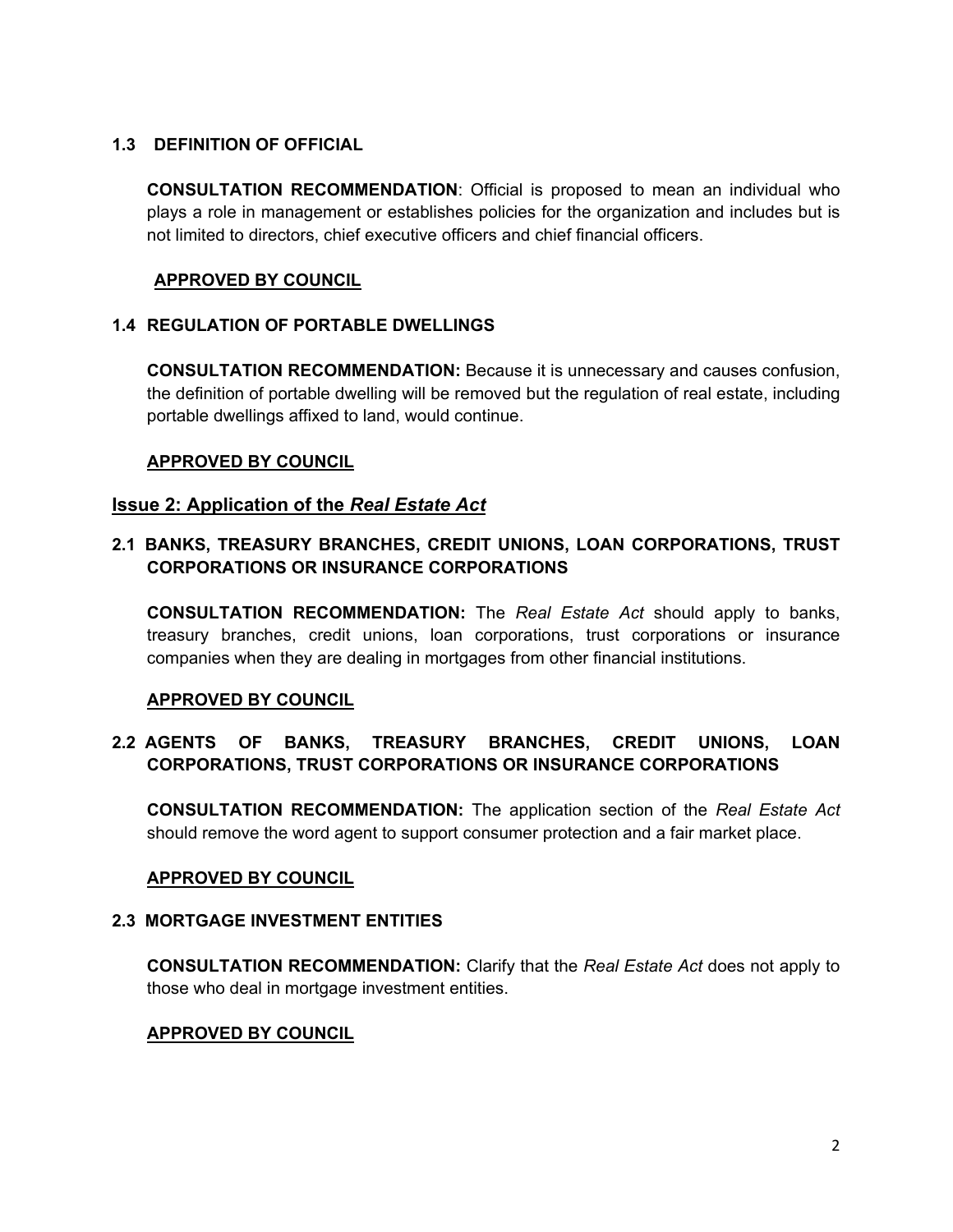#### **2.4 PRIVATE LENDING**

**CONSULTATION RECOMMENDATION:** The *Real Estate Act* would not apply to private lending.

## **NOT APPROVED BY COUNCIL**

#### **2.5 LENDING A PERSON'S OWN MONEY**

**CONSULTATION RECOMMENDATION:** The *Real Estate Act* would clearly outline that it does not apply to people who lend their own money secured by a mortgage.

#### **APPROVED BY COUNCIL**

#### **Issue 3: Composition of Council**

#### **3.1 APPOINTMENT OF REAL ESTATE OF ALBERTA COUNCIL MEMBERS**

**CONSULTATION RECOMMENDATION:** Amend the appointment process to allow the entire council to appoint the non-AREA council members. Amend the reference to the Calgary and Edmonton boards from trade names to legal names as follows: the Calgary Real Estate Board will be amended to the "Calgary Real Estate Board Co-operative Limited" and the Edmonton Real Estate Board will be amended to the "Edmonton Real Estate Board Co-operative Listing Bureau Limited".

#### **APPROVED BY COUNCIL**

#### **Issue 4: Rule Making Authority- Record Keeping and Books of Account**

**CONSULTATION RECOMMENDATION:** Delete the time period because it is dealt with elsewhere and may be better dealt with under the Rules.

#### **APPROVED BY COUNCIL**

#### **Issue 5: Regulation of Business of an Industry Member**

#### **5.1 RECEIPT OF MONEY AND GUARANTEED SALES**.

**CONSULTATION RECOMMENDATION**: Two (2) practice provisions, one relating to an industry member's receipt of money and the other to guaranteed sales agreements, currently in the *Real Estate Act* would be removed from the *Real Estate Act* and placed in the *Real Estate Act* Rules.

#### **APPROVED BY COUNCIL**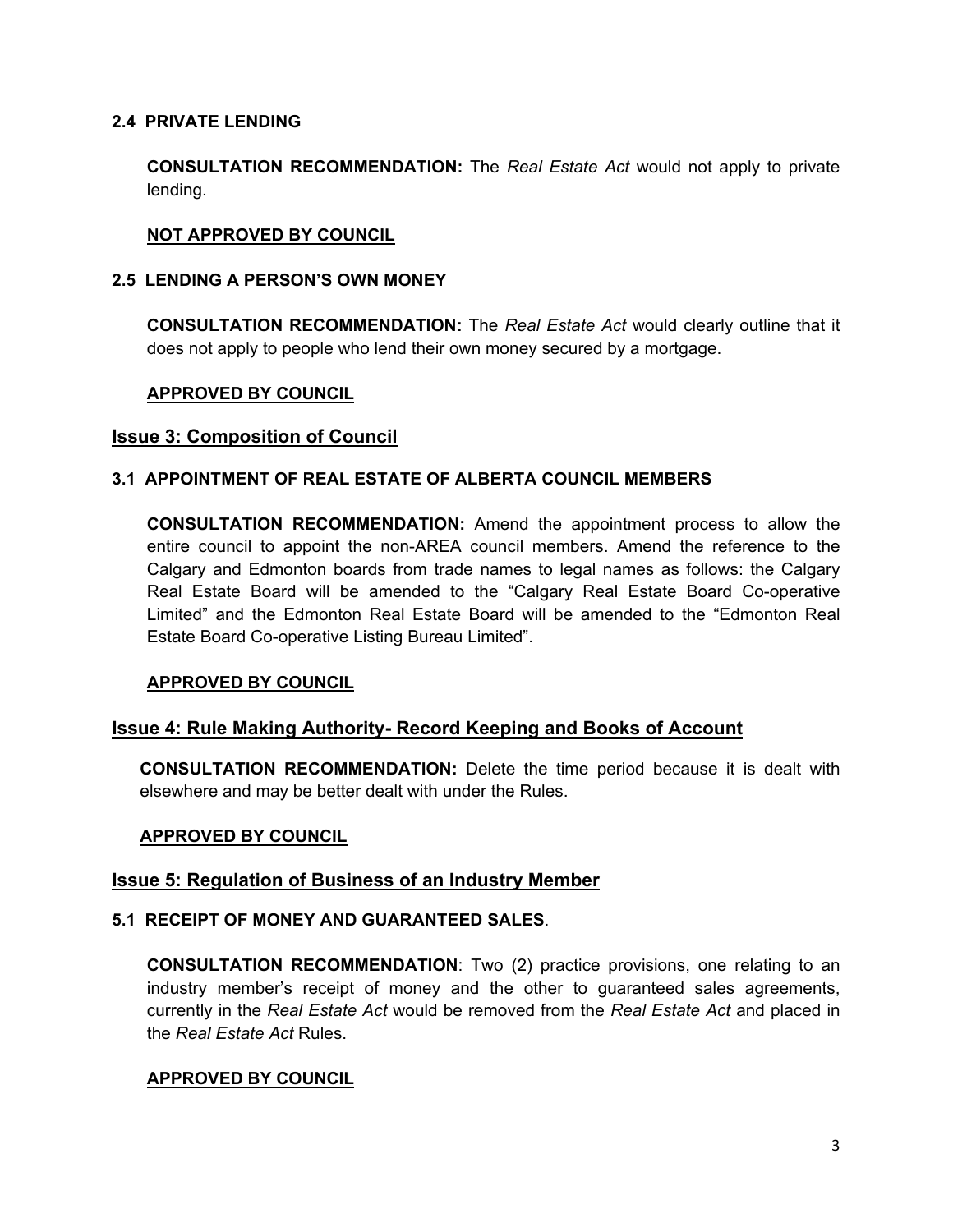#### **5.2 RECOVERY OF COMMISSIONS**

 **CONSULTATION RECOMMENDATION**: Remove this section from the *Real Estate Act*.

#### **APPROVED BY COUNCIL**

#### **5.3 RECORDS AND BOOKS OF ACCOUNT**

**CONSULTATION RECOMMENDATION**: Records would be retained for ten (10) years and electronic record keeping would be promoted. The word "Alberta" would be deleted.

#### **APPROVED BY COUNCIL**

#### **Issue 6: Strengthening Provisions Related to Conduct Proceedings**

#### **6.1 COMPOSITION OF HEARING PANEL**

**CONSULTATION RECOMMENDATION**: Amend the *Real Estate Act* such that hearing panels may be composed of council members and industry members, and must include a member of the public.

#### **APPROVED BY COUNCIL**

## **6.2 DISCIPLINARY EFFICIENCY (PART 3 CONDUCT PROCEEDINGS) – EDUCATION REQUIREMENTS AND SETTLEMENT (CONSENT AGREEMENT PROCESS)**

**CONSULTATION RECOMMENDATION**: Amend the *Real Estate Act* to permit the Executive Director to issue education requirements, subject to the industry member's right of appeal. Include in the legislation the settlement process (consent agreement) for misconduct issues.

#### **APPROVED BY COUNCIL**

#### **6.3 COMPLAINANT APPEAL (PART 3)**

**CONSULTATION RECOMMENDATION**: Amend the *Real Estate Act* to enable the hearing panel hearing the complainant appeal to refer the complaint for investigation and decision by the executive director once the investigation is complete.

#### **APPROVED BY COUNCIL**

## **6.4 WITHDRAWAL APPLICATIONS**

**CONSULTATION RECOMMENDATION**: Amend the *Real Estate Act* to permit the executive director to consider lifetime withdrawal applications for approval.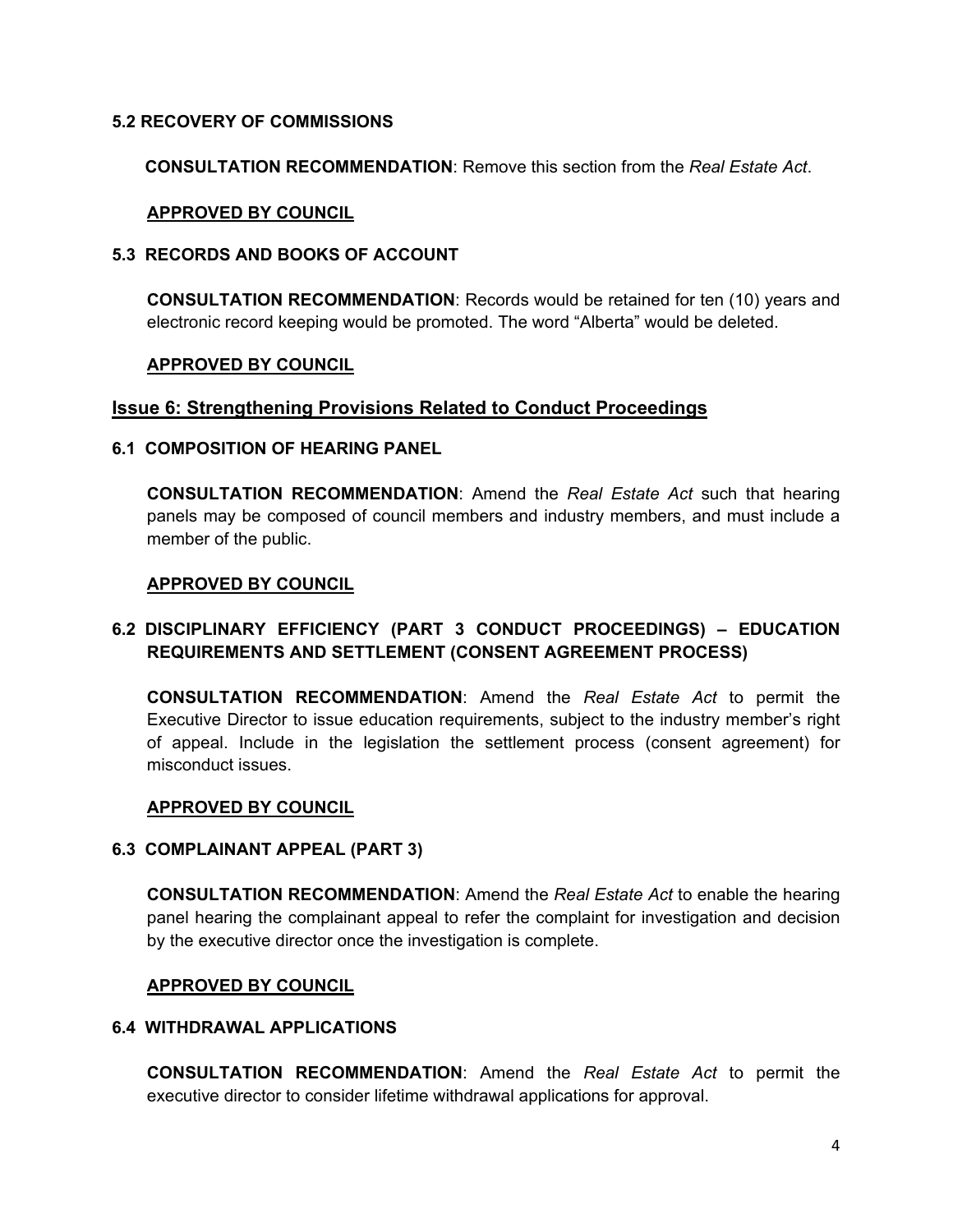## **APPROVED BY COUNCIL**

## **Issue 7: Facilitating Claims to the Real Estate Assurance Fund**

**7.1 CONSULTATION RECOMMENDATION**: Amend provisions related to the Real Estate Assurance Fund to ensure that consumers who have legitimate claims in the categories specified can access the fund through a simplified process to a RECA panel set out in *Real Estate Act*.

## **APPROVED BY COUNCIL**

#### **Issue 8: Recovery of Monetary Amounts by Filing RECA Order**

**8.1 CONSULTATION RECOMMENDATION**: Remove the requirement for an action in debt. Replace it with the filing of RECA administrative penalties and orders with the clerk of the Court and once filed, the decision could be enforced as a judgment.

#### **APPROVED BY COUNCIL**

#### **Issue 9: Service of Documents**

**9.1 CONSULTATION RECOMMENDATION**: Add that documents may be served by electronic means and courier and that no acknowledgement of the document's receipt is required. The document is deemed served within a specified period of time unless the contrary is established.

## **NOT APPROVED BY COUNCIL**

#### **Issue 10: Administrative Penalties**

**10.1 CONSULTATION RECOMMENDATION**: Amend the provision to reflect the practice of issuing administrative penalties for a contravention(s) and not the continuation of the contravention.

## **APPROVED BY COUNCIL**

## **Issue 11: The** *Personal Information Protection Act* **and the** *Real Estate Act*

#### **11.1 COLLECTION OF PERSONAL INFORMATION FOR ISSUING AUTHORIZATIONS**

**CONSULTATION RECOMMENDATION**: RECA is proposing an amendment which clarifies that a rule made with respect to authorizations prevails despite PIPA. This would allow RECA to make rules requiring the collection and retention of certain personal information as appropriate under this section.